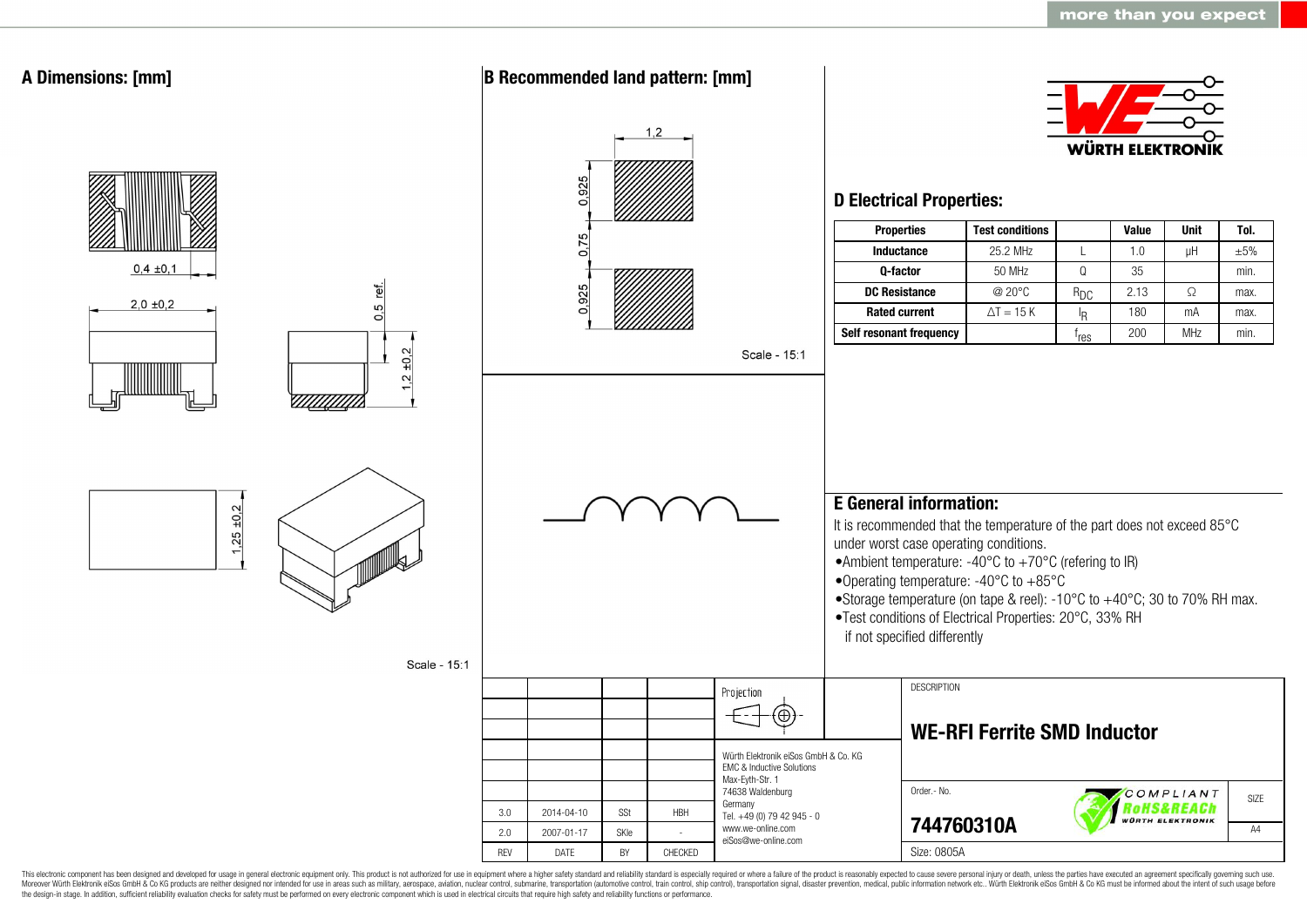

This electronic component has been designed and developed for usage in general electronic equipment only. This product is not authorized for use in equipment where a higher safety standard and reliability standard as espec Moreover Würth Elektronik eiSos GmbH & Co KG products are neither designed nor intended for use in areas such as military, aerospace, aviation, nuclear control, submarine, transportation (automotive control, ship control), the design-in stage. In addition, sufficient reliability evaluation checks for safety must be performed on every electronic component which is used in electrical circuits that require high safety and reliability functions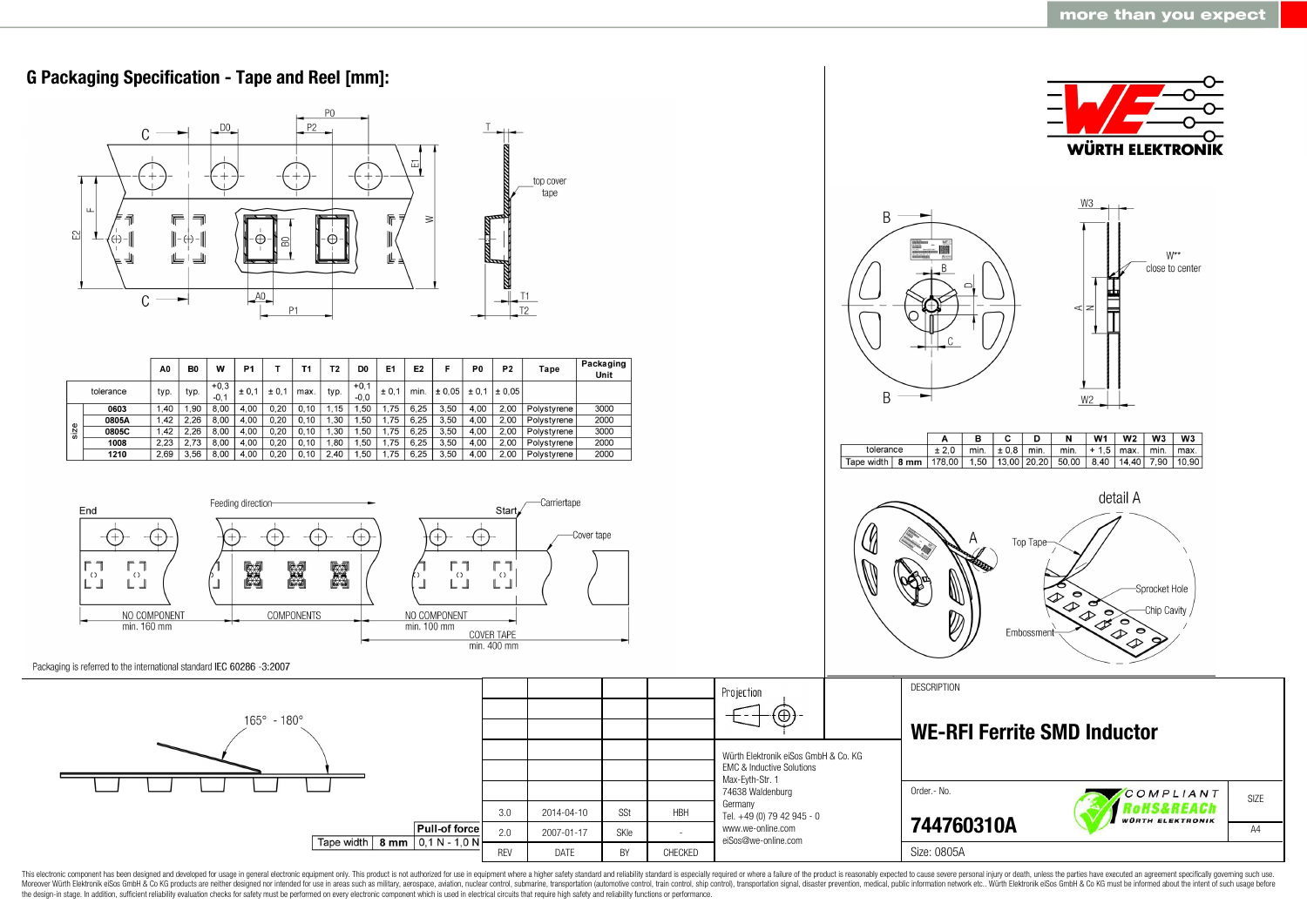## **H Soldering Specifications:**





# **H1: Classification Reflow Profile for SMT components: H2: Classification Reflow Profiles**

| <b>Profile Feature</b>                                                                                                                        | <b>Pb-Free Assembly</b>                             |
|-----------------------------------------------------------------------------------------------------------------------------------------------|-----------------------------------------------------|
| Preheat<br>- Temperature Min (T <sub>smin</sub> )<br>- Temperature Max (T <sub>Smax</sub> )<br>- Time $(t_s)$ from $(T_{smin}$ to $T_{smax})$ | $150^{\circ}$ C<br>$200\degree C$<br>60-120 seconds |
| Ramp-up rate $(T_1$ to $T_p$ )                                                                                                                | 3°C/ second max.                                    |
| Liquidous temperature $(T1)$<br>Time $(tl)$ maintained above T <sub>1</sub>                                                                   | $217^{\circ}$ C<br>60-150 seconds                   |
| Peak package body temperature $(Tp)$                                                                                                          | See Table H <sub>3</sub>                            |
| Time within 5°C of actual peak temperature $(t_n)$                                                                                            | 20-30 seconds                                       |
| Ramp-down rate ( $T_P$ to $T_I$ )                                                                                                             | $6^{\circ}$ C/ second max.                          |
| Time 25°C to peak temperature                                                                                                                 | 8 minutes max.                                      |

refer to IPC/JEDEC J-STD-020D

## **H3: Package Classification Reflow Temperature**

|                         | <b>Package Thickness</b> | Volume mm <sup>3</sup><br>$350$ | Volume mm <sup>3</sup><br>$350 - 2000$ | Volume mm <sup>3</sup><br>>2000 |
|-------------------------|--------------------------|---------------------------------|----------------------------------------|---------------------------------|
| <b>PB-Free Assembly</b> | $< 1.6$ mm               | $260^{\circ}$ C                 | $260^{\circ}$ C                        | $260^{\circ}$ C                 |
| <b>PB-Free Assembly</b> | $1.6 - 2.5$ mm           | $260^{\circ}$ C                 | $250^{\circ}$ C                        | $245^{\circ}$ C                 |
| <b>PB-Free Assembly</b> | $> 2.5$ mm               | $250^{\circ}$ C                 | $245^{\circ}$ C                        | $245^{\circ}$ C                 |

refer to IPC/JEDEC J-STD-020D

|            |             |      |            | Projection<br>$(\oplus)$ -                                                                               |  | <b>DESCRIPTION</b><br><b>WE-RFI Ferrite SMD Inductor</b> |                                       |                   |
|------------|-------------|------|------------|----------------------------------------------------------------------------------------------------------|--|----------------------------------------------------------|---------------------------------------|-------------------|
|            |             |      |            | Würth Elektronik eiSos GmbH & Co. KG<br>FMC & Inductive Solutions<br>Max-Eyth-Str. 1<br>74638 Waldenburg |  |                                                          |                                       |                   |
|            |             |      |            |                                                                                                          |  | Order - No.                                              | COMPLIANT                             | SI <sub>7</sub> F |
| 3.0        | 2014-04-10  | SSt  | <b>HBH</b> | Germany<br>Tel. +49 (0) 79 42 945 - 0                                                                    |  |                                                          | RoHS&REACh<br><b>WÜRTH ELEKTRONIK</b> |                   |
| 2.0        | 2007-01-17  | SKIe |            | www.we-online.com<br>eiSos@we-online.com                                                                 |  | 744760310A                                               |                                       | A <sub>4</sub>    |
| <b>RFV</b> | <b>DATE</b> | BY   | CHECKED    |                                                                                                          |  | Size: 0805A                                              |                                       |                   |

This electronic component has been designed and developed for usage in general electronic equipment only. This product is not authorized for use in equipment where a higher safety standard and reliability standard is espec Moreover Würth Elektronik eiSos GmbH & Co KG products are neither designed nor intended for use in areas such as military, aerospace, aviation, nuclear control, submarine, transportation (automotive control), stain control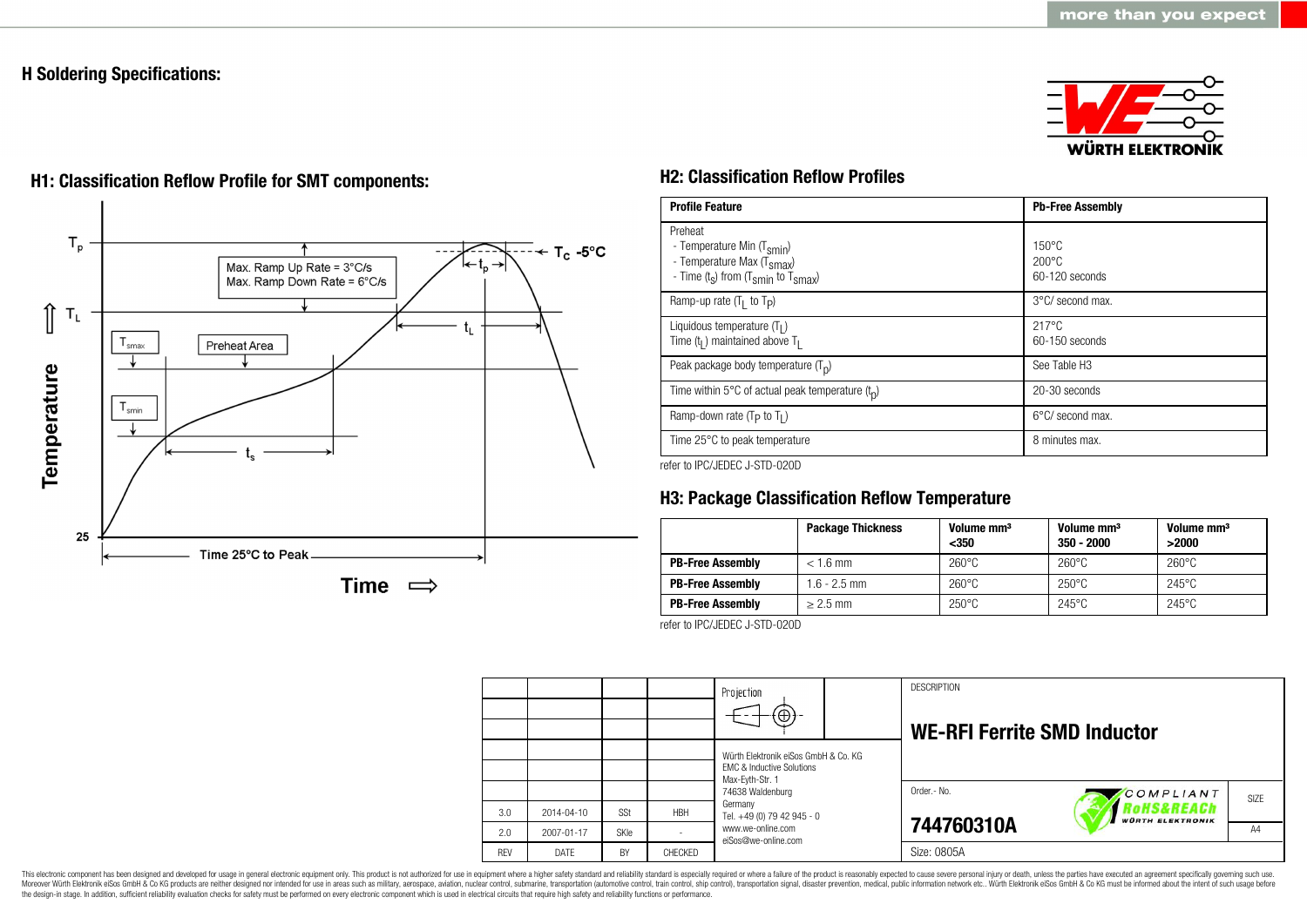## **I Cautions and Warnings:**

**The following conditions apply to all goods within the product series of WE-RFI of Würth Elektronik eiSos GmbH & Co. KG:**

### **General:**

All recommendations according to the general technical specifications of the data sheet have to be complied with.

The usage and operation of the product within ambient conditions, which probably alloy or harm the wire isolation, has to be avoided.

If the product is potted in customer applications, the potting material might shrink during and after hardening. The product is exposed to the pressure of the potting material with the effect that the core, wire and termination is possibly damaged by this pressure and so the electrical as well as the mechanical characteristics are endangered to be affected. After the potting material is cured, the core, wire and termination of the product have to be checked if any reduced electrical or mechanical functions or destructions have occurred.

The responsibility for the applicability of customer specific products and use in a particular customer design is always within the authority of the customer. All technical specifications for standard products do also apply to customer specific products.

Cleaning agents that are used to clean the customer application might damage or change the characteristics of the component, body, pins or termination.

Direct mechanical impact to the product shall be prevented as the core material could flake or in the worst case it could break.

#### **Product specific:**

Follow all instructions mentioned in the data sheet, especially:

- •The soldering profile has to be complied with according to the technical reflow soldering specification, otherwise this will void the warranty.
- •All products shall be used before the end of the period of 12 months based on the product date code, if not a 100% solderability can´t be ensured.
- •Violation of the technical product specifications such as exceeding the nominal rated current will void the warranty.

The general and product specific cautions comply with the state of the scientific and technical knowledge and are believed to be accurate and reliable; however, no responsibility is assumed for inaccuracies or incompleteness.



|            |                  |      |            | Projection<br>$\bigoplus$                                                                       |  | <b>DESCRIPTION</b><br><b>WE-RFI Ferrite SMD Inductor</b> |                                                 |      |
|------------|------------------|------|------------|-------------------------------------------------------------------------------------------------|--|----------------------------------------------------------|-------------------------------------------------|------|
|            |                  |      |            | Würth Elektronik eiSos GmbH & Co. KG<br><b>EMC &amp; Inductive Solutions</b><br>Max-Evth-Str. 1 |  |                                                          |                                                 |      |
|            |                  |      |            | 74638 Waldenburg                                                                                |  | Order.- No.                                              | COMPLIANT                                       | SIZE |
| 3.0        | $2014 - 04 - 10$ | SSt  | <b>HBH</b> | Germany<br>Tel. +49 (0) 79 42 945 - 0                                                           |  |                                                          | <b>oHS&amp;REACh</b><br><b>WÜRTH ELEKTRONIK</b> |      |
| 2.0        | 2007-01-17       | SKIe |            | www.we-online.com<br>eiSos@we-online.com                                                        |  | 744760310A                                               |                                                 | A4   |
| <b>REV</b> | DATE             | BY   | CHECKED    |                                                                                                 |  | Size: 0805A                                              |                                                 |      |

This electronic component has been designed and developed for usage in general electronic equipment only. This product is not authorized for use in equipment where a higher safety standard and reliability standard is espec Moreover Würth Elektronik eiSos GmbH & Co KG products are neither designed nor intended for use in areas such as military, aerospace, aviation, nuclear control, submarine, transportation (automotive control), tain control) the design-in stage. In addition, sufficient reliability evaluation checks for safety must be performed on every electronic component which is used in electrical circuits that require high safety and reliability functions